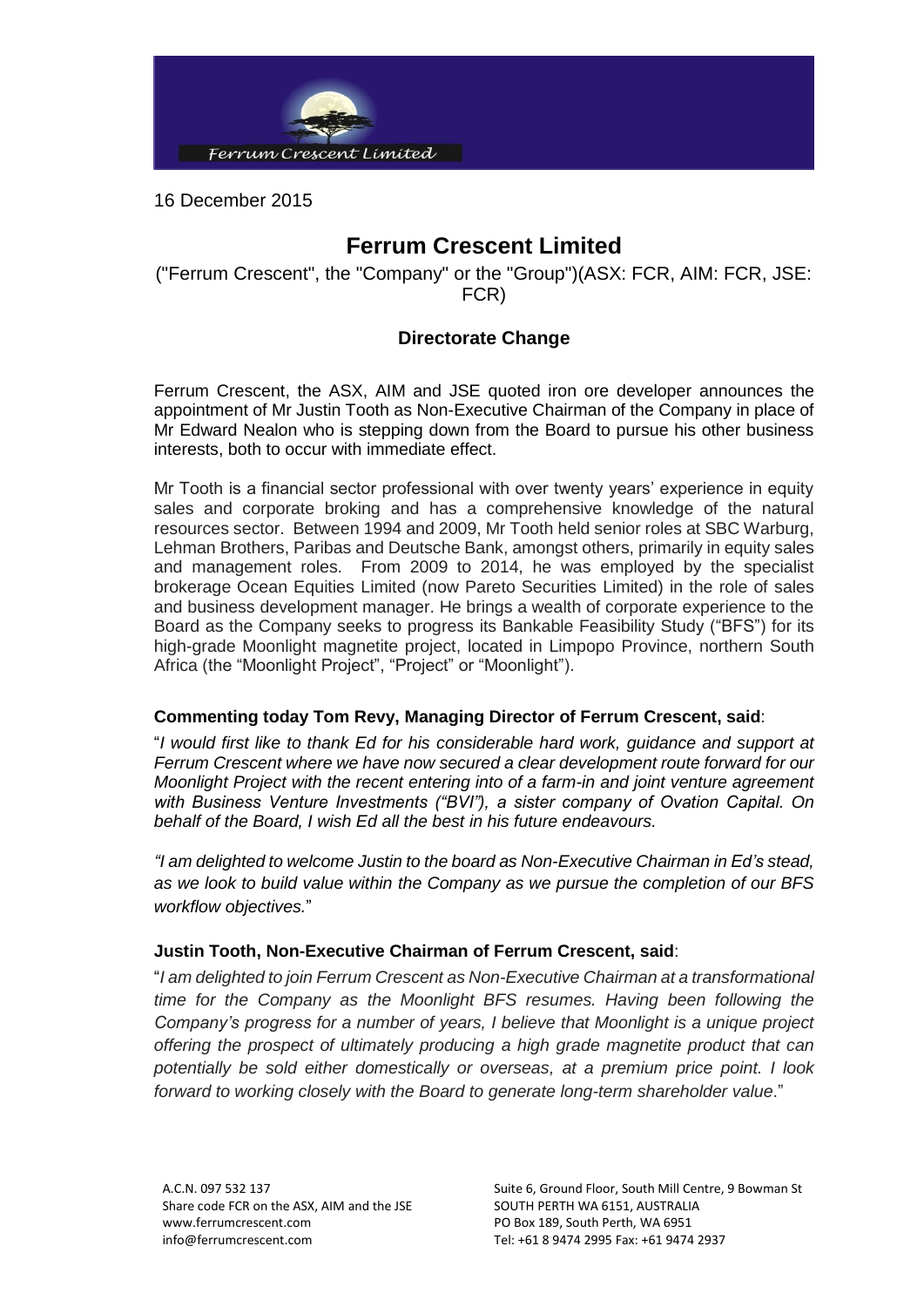For further information on the Company, please visit [www.ferrumcrescent.com](http://www.ferrumcrescent.com/) or contact:

| Australia enquiries:                                                                      | UK enquiries:                                                                                                                                                                                                                                                                                      |
|-------------------------------------------------------------------------------------------|----------------------------------------------------------------------------------------------------------------------------------------------------------------------------------------------------------------------------------------------------------------------------------------------------|
| <b>Ferrum Crescent Limited</b><br>Tom Revy T: +61 8 9474 2995<br><b>Managing Director</b> | <b>Ferrum Crescent Limited</b><br>Laurence Read (UK representative)<br>T: +44 7557672432<br><b>Strand Hanson Limited (Nominated</b><br>Adviser)<br>Rory Murphy/Matthew Chandler<br>$T: +442074093494$<br><b>Beaufort Securities Limited (Broker)</b><br>Jon Bellis/Elliot Hance<br>+44 20 7382 300 |
| South Africa enquiries:                                                                   | Bravura Capital (Pty) Ltd (JSE Sponsor)<br>Doné Hattingh<br>T (direct): +27 11 459 5037                                                                                                                                                                                                            |

### **Additional information on Mr Justin Tooth**:

The following additional information is provided in accordance with paragraph (g) of Schedule Two to the AIM Rules for Companies:

#### **Justin Alexander Tooth (aged 50)**

| <b>Current Directorships/Partnerships</b>                                         | <b>Past Directorships/Partnerships (last 5)</b><br>years) |
|-----------------------------------------------------------------------------------|-----------------------------------------------------------|
| <b>Oxford Mining Club Limited</b><br>The West London Free School Academy<br>Trust | <b>None</b>                                               |

There is no other information that is required to be disclosed pursuant to paragraph (g) of Schedule Two to the AIM Rules for Companies.

-Ends-

#### **Notes to Editors**:

Ferrum Crescent's principal project is the Moonlight Iron Project located in Limpopo Province in the north of South Africa. The Moonlight Deposit (upon which the Project is based) is a magnetite deposit located on the Moonlight, Gouda Fontein and Julietta farms and is the main operational focus for the Company. Iscor Limited ("Iscor"), which explored the Project in the 1980s and '90s, reported mineralisation capable of producing a concentrate grading at 68.7% iron. At that time, Iscor concluded that the deposit, which was described as being comparable to the world's best, was easily mineable due to its low waste-to-ore ratio. The beneficiation attributes of Moonlight ore are extremely impressive, with low-intensity magnetic separation considered suitable for optimum concentration.

Metallurgical tests on Moonlight material, undertaken since then by Ferrum Crescent, suggest that Iscor's historical results are conservative, that good metal recoveries can be achieved, and

Share code FCR on the ASX, AIM and the JSE SOUTH PERTH WA 6151, AUSTRALIA www.ferrumcrescent.com PO Box 189, South Perth, WA 6951 info@ferrumcrescent.com Tel: +61 8 9474 2995 Fax: +61 9474 2937

A.C.N. 097 532 137 Suite 6, Ground Floor, South Mill Centre, 9 Bowman St